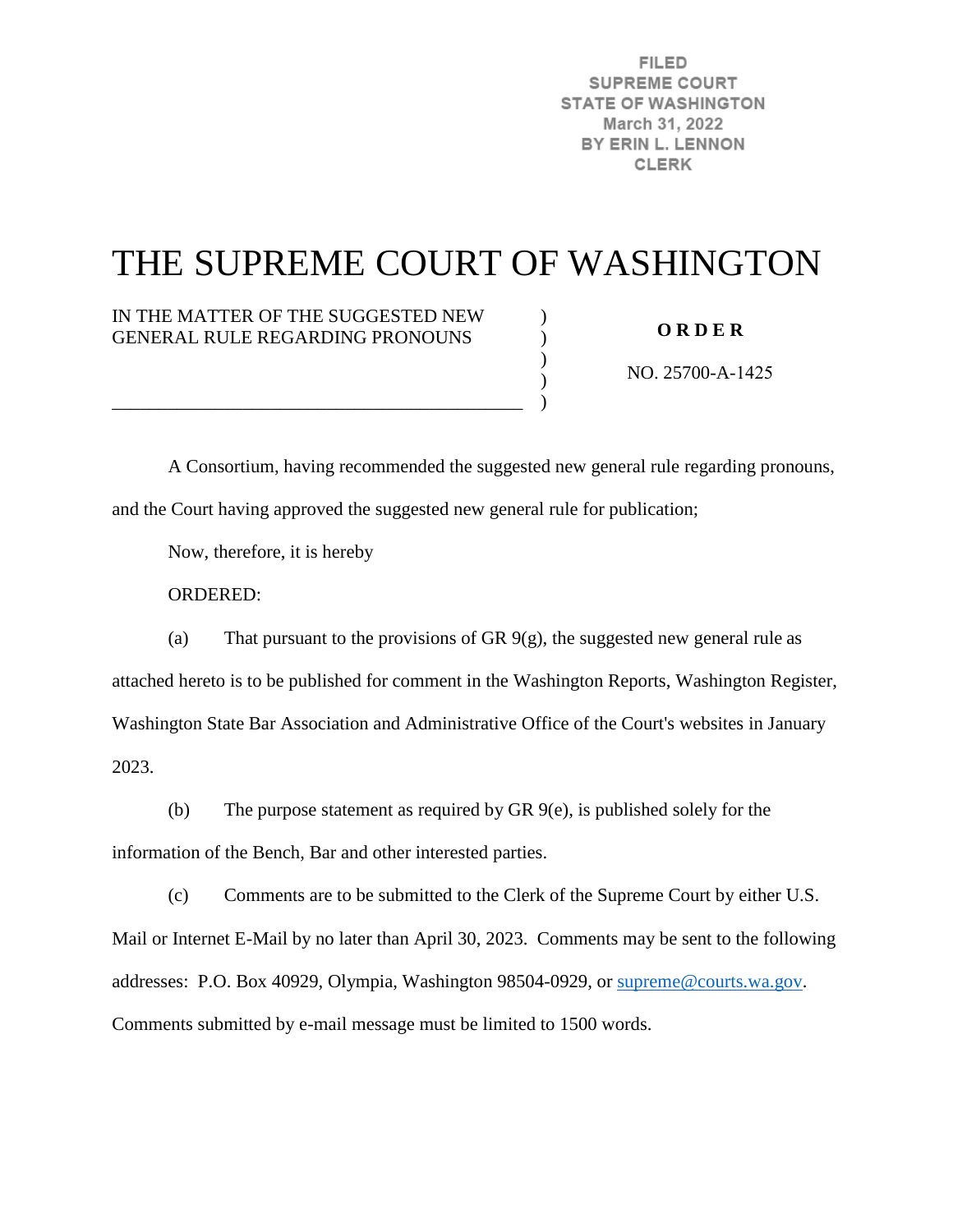# Page 2 ORDER IN THE MATTER OF THE SUGGESTED NEW GENERAL RULE REGARDING PRONOUNS

DATED at Olympia, Washington this 31st day of March, 2022.

For the Court

Couzalez C.J.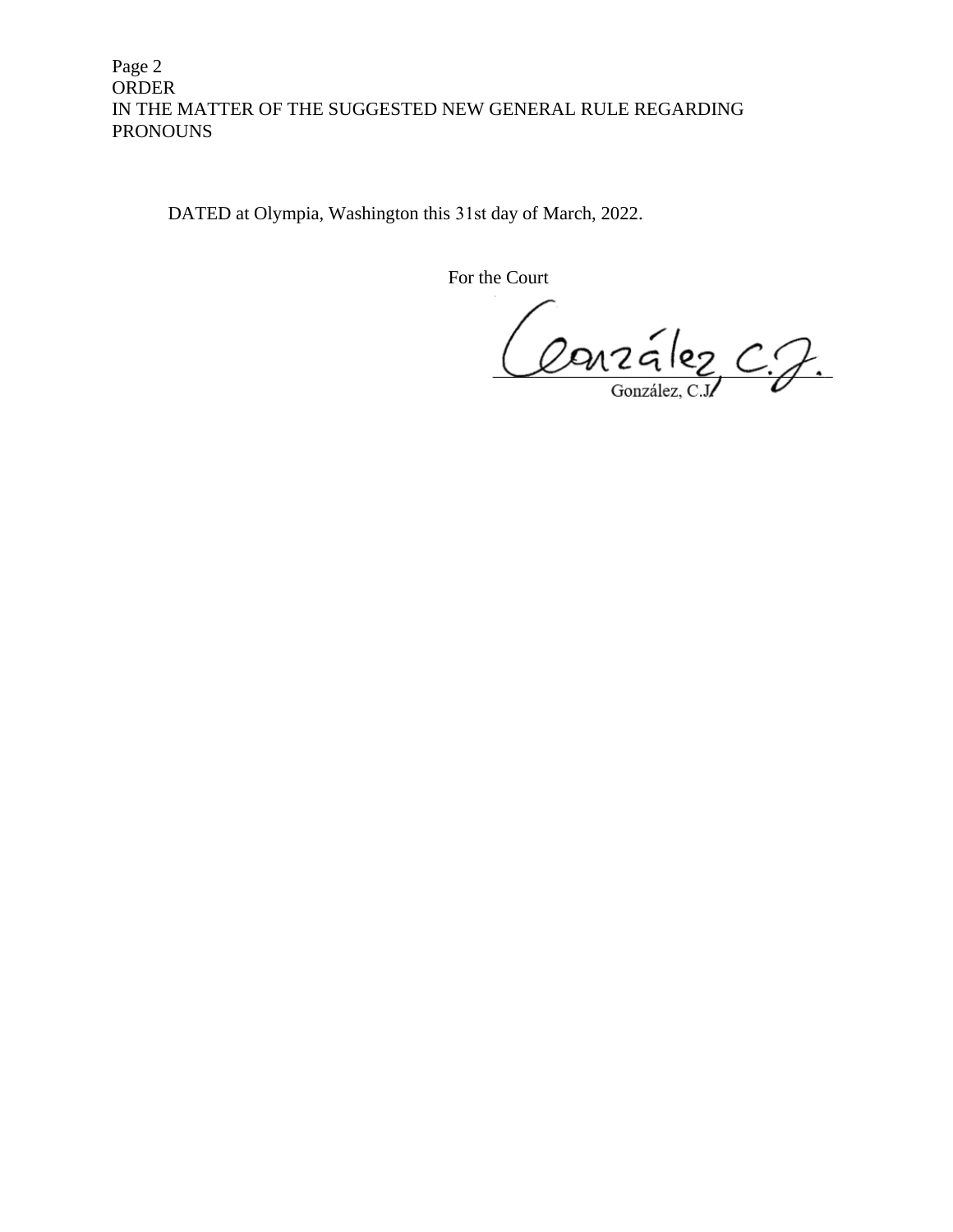#### **GR 9 Cover Sheet**

| <b>Proponents:</b> | Beverly K. Tsai (she/they)                                             |
|--------------------|------------------------------------------------------------------------|
|                    | Erin L. Lennon, Supreme Court Clerk                                    |
|                    | J. Denise Diskin, Executive Director, QLaw Foundation                  |
|                    | Dana Savage (she/her), President Elect, QLaw Association of Washington |
|                    | Ada Danelo (they/she), Vice President, QLaw Association of Washington  |
|                    | Adrien Leavitt                                                         |
|                    | Danny Waxwing                                                          |
|                    |                                                                        |

# **Spokesperson:** Beverly K. Tsai (she/they)

#### **Purpose**:

l

Our courts and court filing practices should establish rules and procedures that strive to be inclusive. This proposed new General Rule 40 is intended to provide a signing attorney or party with the option to identify their personal pronouns<sup>1</sup> in the signature block and title page of filed documents. Under this new rule, the preparer may also designate any person's personal pronouns in the text of the document. Giving people the opportunity to self-identify their personal pronouns in court filings will help our courts be more inclusive by aiming to minimize misgendering, transphobia, trans-exclusion, and anti-LGBTQIA+ experiences in our courts.

Personal pronouns are related to the person's gender identity. Gender identity is a person's internal sense of their own gender. While a person's sex is a biological identity assigned at birth, gender identity is unique. A person's gender identity may be male, female, both, or neither.<sup>2</sup> Some people are "cisgender," meaning their gender identity matches the sex they were assigned at birth, male or female. <sup>3</sup> Some people are "transgender," meaning their gender identity is different than what they were assigned at birth. Some people's gender identity may be "gender-expansive," meaning they do not identify as exclusively male or female. For example, a person may be "gender-fluid" or "genderqueer" if they do not identify with one gender or the other and instead have an unfixed gender identity. A "non-binary" or "gender nonconforming" person may identify as neither male nor female, both male and female, as a third gender, or something else. In some Native American

<sup>&</sup>lt;sup>1</sup> In this cover sheet, we call them "personal pronouns" to reflect the fact that they refer to a unique and individual person. MYPRONOUNS.ORG, *What and Why*, www.mypronouns.org/whatand-why. We do not call them "gender pronouns" because they do not necessarily reflect or indicate a person's gender, and we also do not call them "preferred pronouns" because pronouns are part of a person's identity, not a preference. GLSEN, *Pronoun Guide*, https://www.glsen.org/activity/pronouns-guide-glsen.

<sup>2</sup> HUMAN RIGHTS CAMPAIGN, *Sexual Orientation and Gender Identity Definitions,* https://www.hrc.org/resources/sexual-orientation-and-gender-identity-terminology-anddefinitions?utm\_source=GS&utm\_medium=AD&utm\_campaign=BPI-HRC-

Grant&utm\_content=454887071989&utm\_term=gender%20identity&gclid=EAIaIQobChMI7se Hg\_2z8gIVAz6tBh0v8wolEAAYASAAEgKHM\_D\_BwE.

<sup>3</sup> HUMAN RIGHTS CAMPAIGN, *Glossary of Terms*, https://www.hrc.org/resources/glossaryof-terms.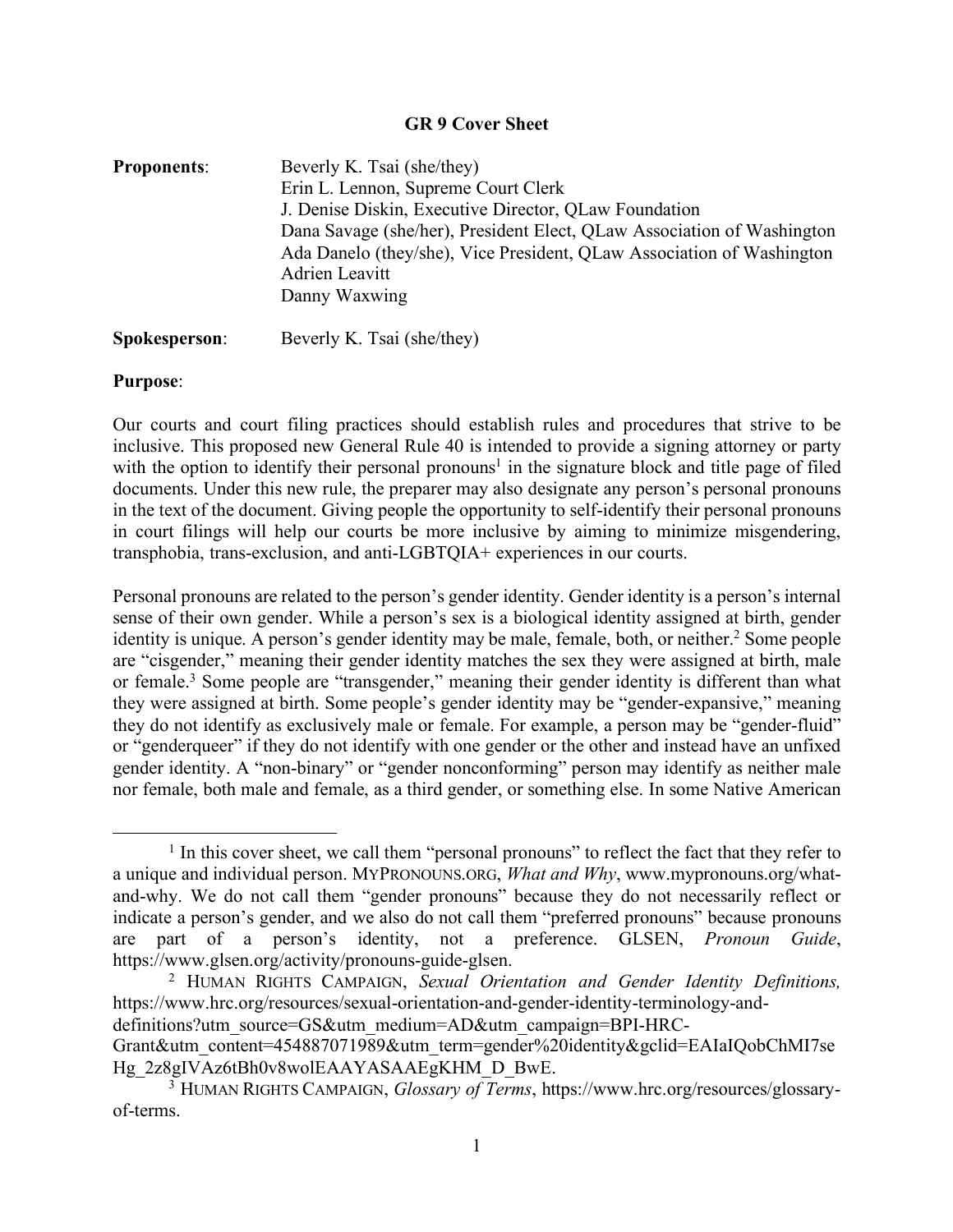cultures, people may identify as "two-spirit," meaning they identify as neither male nor female but as a different gender and fulfill a different gender role in their communities. 4

Gender expression is the external appearance of a person's gender identity.<sup>5</sup> This includes, among many other characteristics, their appearance, mannerisms, clothing, hair, makeup, and voice. A person's gender expression may be described using words such as masculine, feminine, or androgynous. A person's gender expression may or may not conform to expressions that are typically associated with a certain gender identity or sexual orientation.

A person's personal pronouns are how that person wishes to be addressed aside from their name, and personal pronouns are as expansive and unique as gender identity. While they are sometimes related to gender identity, personal pronouns do not necessarily indicate a person's gender identity, nor does a person's gender expression necessarily indicate their personal pronouns. Personal pronouns are unique to each individual person and they are often very important to their personal identity. "Using someone's correct personal pronouns is a way to respect them and create an inclusive environment, just as using a person's name can be a way to respect them."6 "She/her/hers" and "he/him/his" are some commonly used pronouns that are often associated with the female or male gender, respectively. "They/them/theirs"7 are gender-neutral pronouns that some people use, and they are also often used if someone's personal pronouns are not known. Some people may use more than one personal pronoun,<sup>8</sup> and some may not use pronouns at all.<sup>9</sup> There are no rules about "right" or "wrong" personal pronouns except for what a person decides for themselves.

As a society, people often make assumptions about a person's gender identity and personal pronouns based on their appearance, name, or gender expression. These assumptions are often based on gender stereotypes and gender norms. Gender identity is an internal sense of self, and we cannot know a person's personal pronouns just by looking at them. Therefore, guessing a person's personal pronouns based on assumptions can be very harmful and can create unsafe environments. Even if it is unintentional, using the wrong personal pronoun to refer to somebody can make them feel disrespected, invalidated, and dismissed, and it alienates people for not conforming to the gender-binary and expectations based on stereotypes. This results in bias and discrimination.

This proposed new General Rule 40 creates an opportunity for a person to offer their personal pronouns and also provides an opportunity for others to learn how to respectfully address them. Providing opportunities for people to identify how they wished to be addressed in addition to their

l

<sup>4</sup> INDIAN HEALTH SERVICE, *Two-Spirit*, https://www.ihs.gov/lgbt/health/twospirit/.

<sup>5</sup> HUMAN RIGHTS CAMPAIGN, *supra* note 2.

<sup>6</sup> MYPRONOUNS.ORG, *supra* note 1.

<sup>7</sup> Other examples of personal pronouns are "ze/zem/zir," and "xe/xem/xer." These are known as "neopronouns." Shige Sajurai, *Neopronouns*, MYPRONOUNS.ORG, www.mypronouns.org/neopronouns.

<sup>8</sup> Paige Cohen, *My Pronouns Are She/They. What Are Yours?* HARVARD BUSINESS REVIEW (June 15, 2021), https://hbr.org/2021/06/my-pronouns-are-she-they-what-are-yours.

<sup>9</sup> Sam Krauss, *What do you do when someone doesn't use any pronouns?* PFLAG, https://pflag.org/blog/what-do-you-do-when-someone-doesn%E2%80%99t-use-any-pronouns.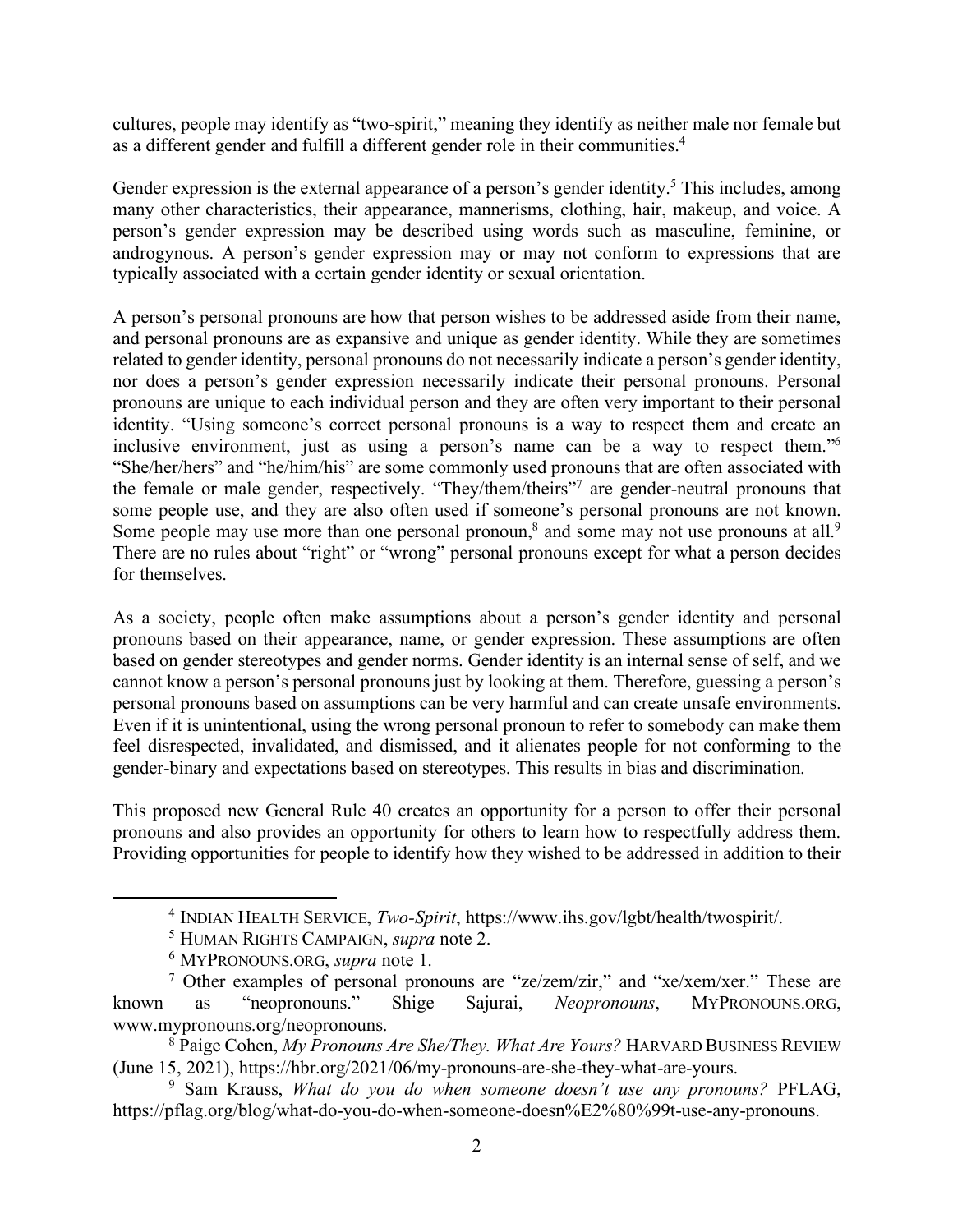name will help prevent others from acting on assumptions and using incorrect pronouns. It will also help minimize the burden of having to correct someone after they use the wrong pronouns to address someone. This proposed new General Rule 40 will allow court staff, clerks, justices and judges, and other parties and attorneys to be aware of and use the correct personal pronouns in communication, documents, discussions, and oral argument. It will improve our courts by helping to create an environment that is welcoming and respectful of people and their identities.

The proposed new General Rule 40 provides a signing attorney or party the option to indicate their personal pronouns in the signature block and title page of filed documents. If the person so chooses, they can list their personal pronouns along with their name, address, telephone number, and Washington State Bar Association membership number in the signature block and title page of filed documents. A person's personal pronouns may also be designated in the text of the document. This is not limited to attorneys or signing parties. Under this proposed new rule, providing personal pronouns is not mandatory, but merely optional. A permissive rule such as this will provide opportunities for those who wish to disclose their personal pronouns without pressuring those who may be uncomfortable or not ready to disclose their personal pronouns. It also allows the person to write in their personal pronouns and does not limit a person to the more commonly used pronouns.

**Hearing**: The proponent does not believe a public hearing is necessary.

**Expedited Consideration**: The proponent does not believe that expedited consideration is necessary.